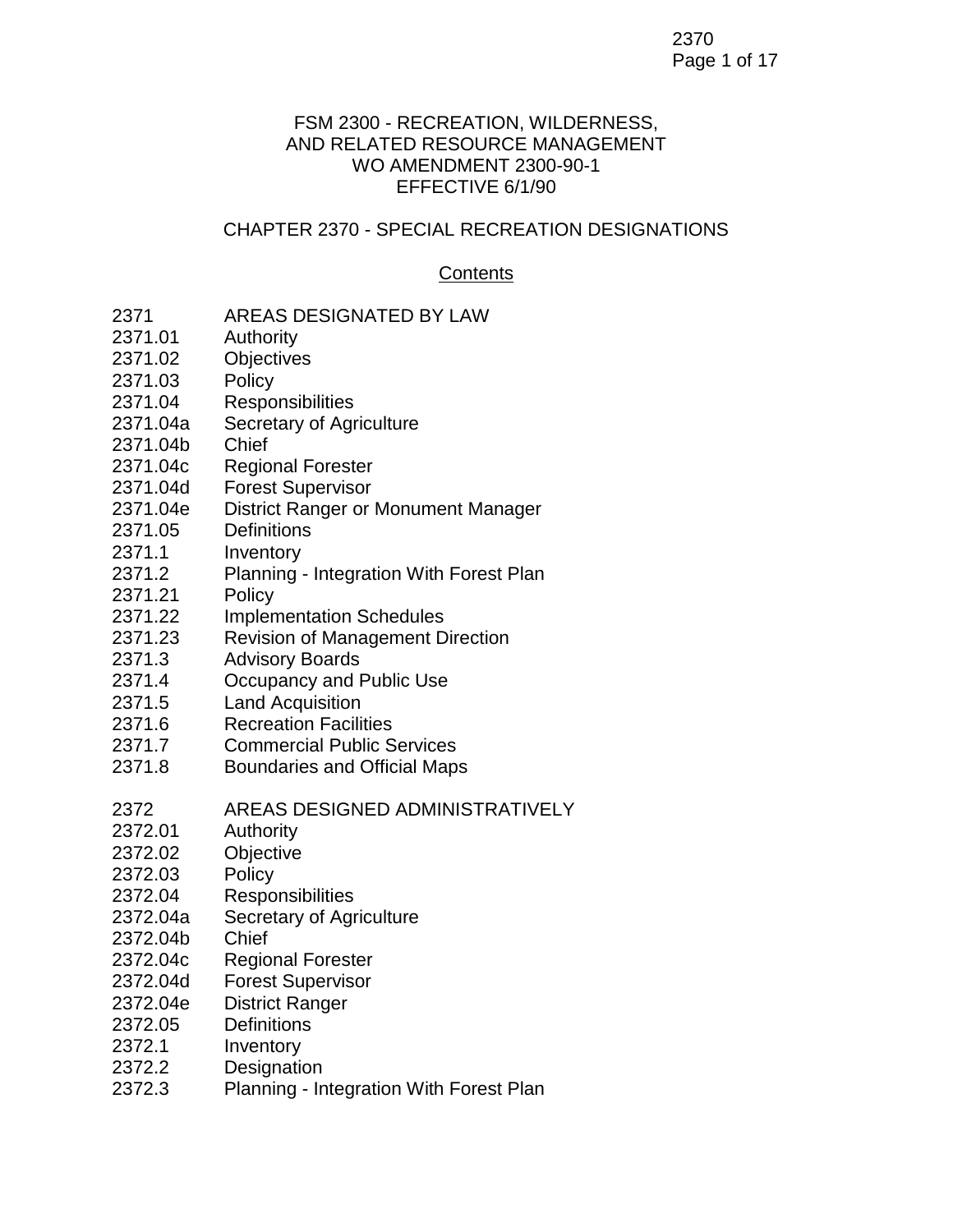- 2372.4 Development, Occupancy, and Public Use
- 2372.5 Boundaries and Maps
- 2373 NATIONAL REGISTRY OF NATIONAL LANDMARKS
- 2373.01 Authority
- 2373.02 Objectives<br>2373.03 Policy
- 2373.03
- 2373.04 Responsibilities
- 2373.04a Regional Forester
- 2373.04b Forest Supervisor
- 2373.1 Identification and Nomination
- 2373.2 Natural History Themes
- 2373.3 Evaluation Criteria
- 2373.4 Protection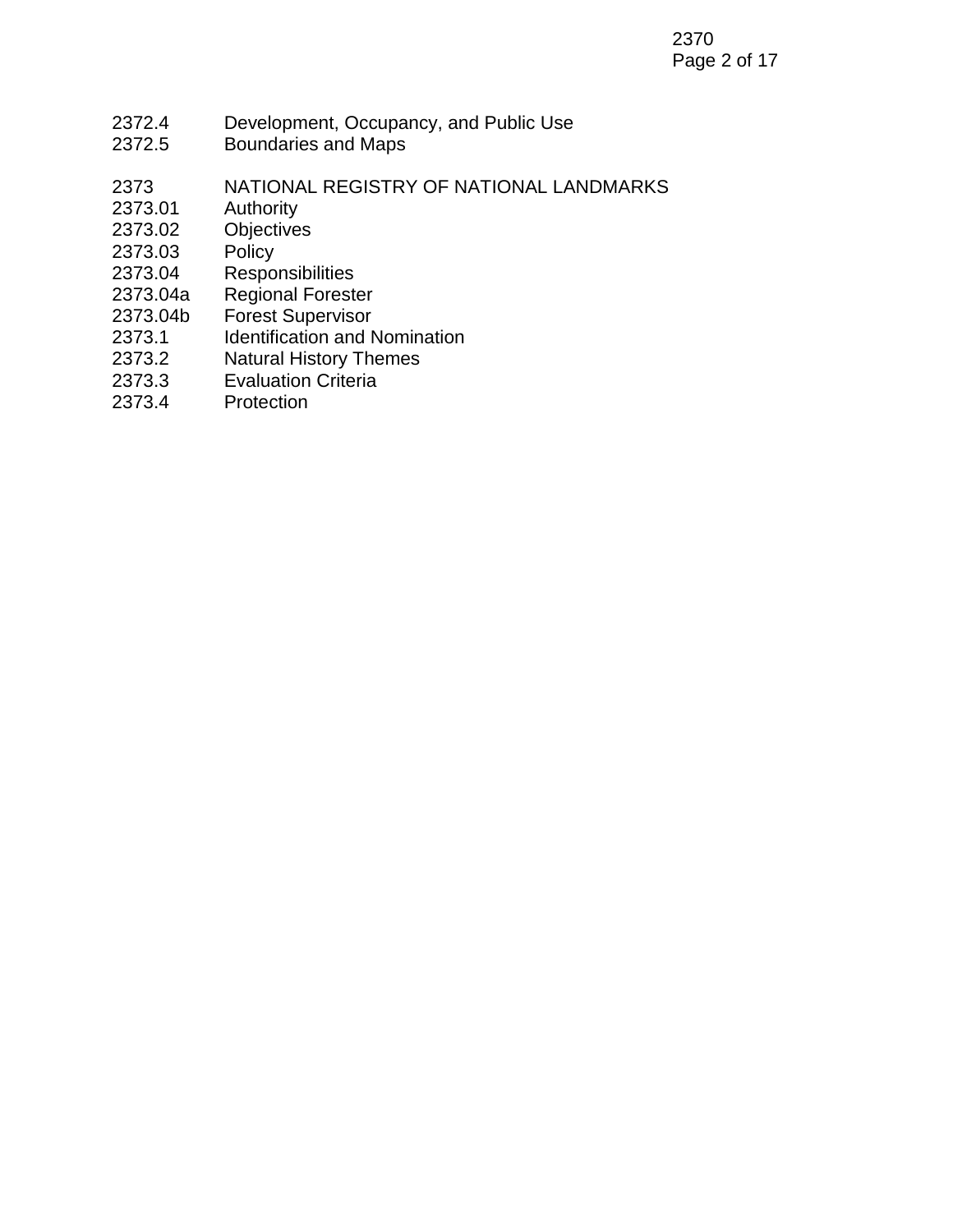Certain limited areas of National Forest System lands not designated as wilderness and containing outstanding examples of plant and animal communities, geological features, scenic grandeur, or other special attributes merit special management. These areas are designated by law, or may be designated administratively, as special areas. Areas so designated are managed to emphasize recreational and other specific related values. Other uses are permitted in the areas to the extent that these uses are in harmony with the purpose for which the area was designated. The law or order designating each area provides specific objectives and guidelines for management of each area.

This chapter provides overall direction for managing special areas. See FSM 2320 and FSH 2309.19 for management direction of designated wilderness. See FSM 4060 for management direction regarding Research Natural Areas and Experimental Forest and Ranges.

# 2371 - AREAS DESIGNATED BY LAW

2371.01 - Authority. The authority for the administration of those special areas established by law within the National Forests is found in the principal acts from 1897 to the present that authorize multiple-use management (FSM 1021), in each act designating a special area, and in 36 CFR 219 and 261. See exhibit 1 for the specific acts designating special management areas.

# Exhibit 1

# LAWS ESTABLISHING SPECIAL RECREATION MANAGEMENT AREAS

# NATIONAL RECREATION AREAS

# AREA NAME LAW

Spruce Knob-Seneca Rocks 16 U.S.C. 460p Whiskeytown-Shasta Trinity 16 U.S.C. 460q Mount Rodgers 16 U.S.C. 460r Flaming Gorge 16 U.S.C. 460v Oregon Dunes 16 U.S.C. 460z Sawtooth 16 U.S.C. 460aa Hells Canyon **16 U.S.C. 460gg** Arapaho 16 U.S.C. 460jj Rattlesnake 16 U.S.C. 460ll White Rocks **16 U.S.C. 460nn** Mount Baker 16 U.S.C. 460pp Allegheny 16 U.S.C. 460qq

# NATIONAL MONUMENTS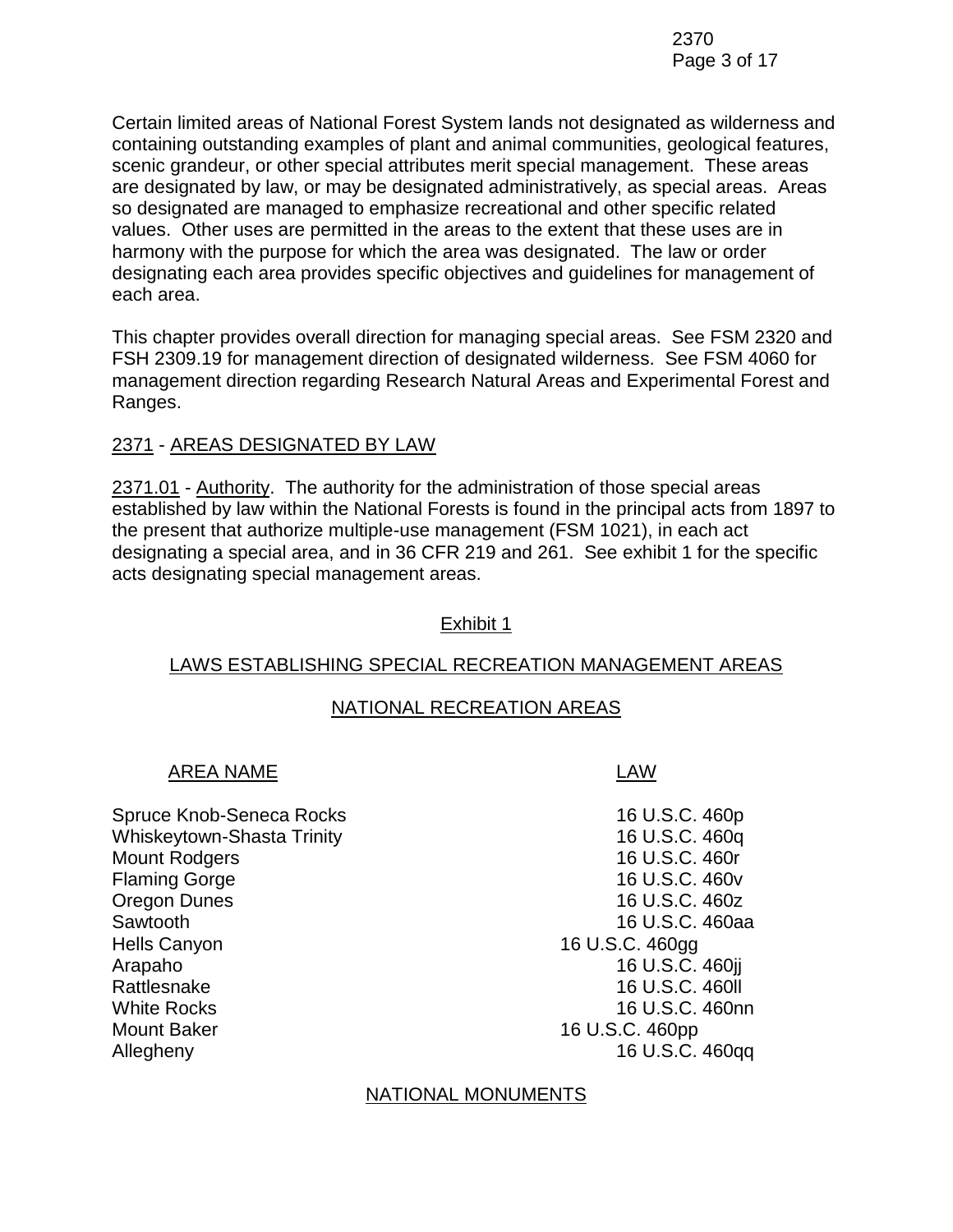2370 Page 4 of 17

Admiralty Island 16 U.S.C. 431 note Misty Fiords 16 U.S.C. 431 note Mount St. Helens 16 U.S.C. 431 note

#### NATIONAL SCENIC AREAS

Mono Basin 16 U.S.C. 543 North Cascades Scenic Highway Sec. 8(a)

P.L. 98-339 not codified

#### NATIONAL SCENIC RESEARCH AREAS

Cascade Head 16 U.S.C. 541

#### NATIONAL MANAGEMENT EMPHASIS AREAS

AREA NAME LAW

Oregon Cascade 16 U.S.C. 460oo

Antone Bench Sec. 306(a)

Lake Tahoe Sec. 1, 2, 3, P.L. 96-586 not coded

Lee Metcalf Sec. 2(c) P.L. 98-140 not coded

P.L. 98-428 not coded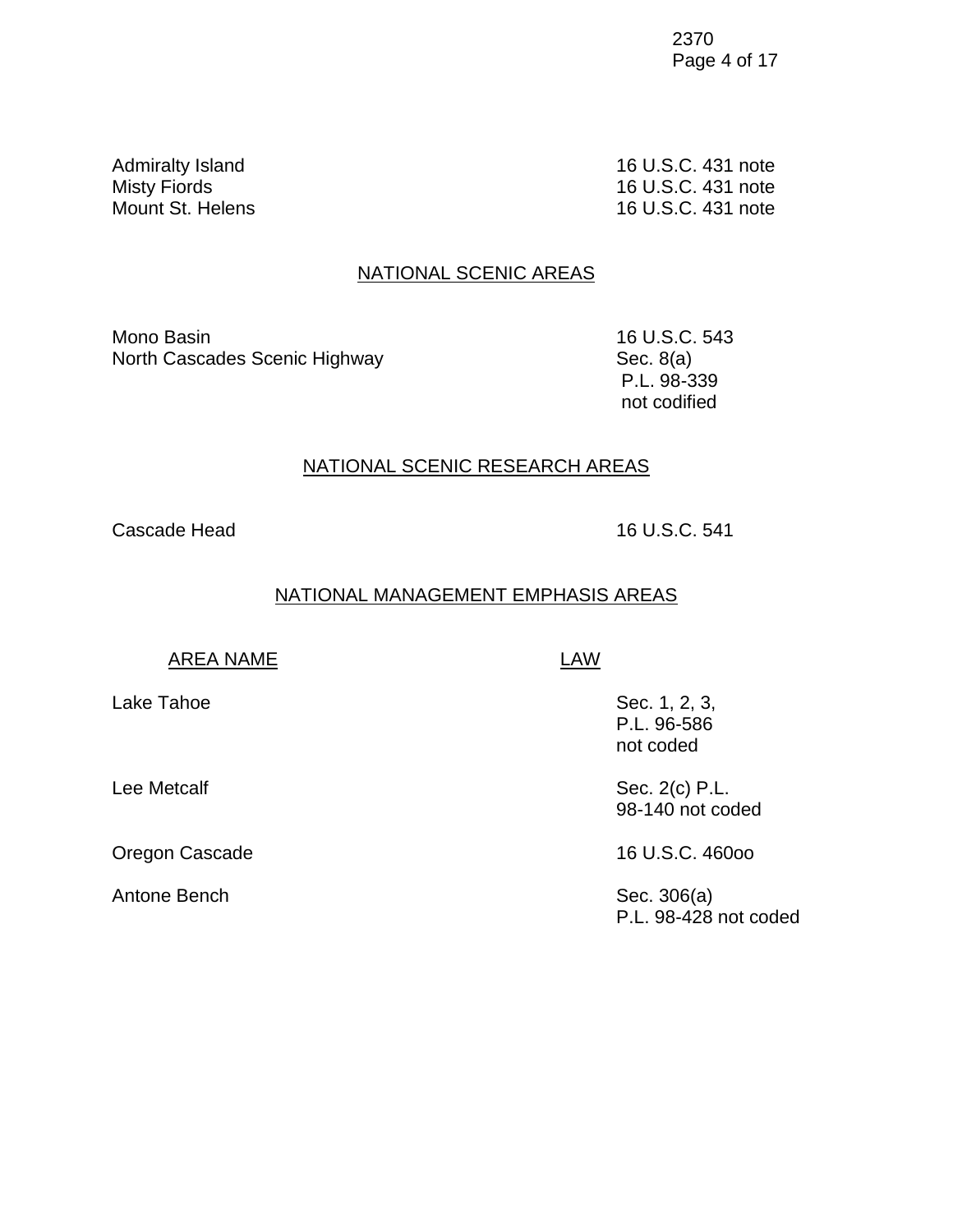2371.02 - Objectives. Each law cited states the specific management objectives for the area. General objectives for managing special areas established by law are to:

1. Provide a showcase for National Forest management standards.

2. Provide for public enjoyment of the area for outdoor recreation or other benefits.

3. Protect the special values and attributes of the area (that is, scenic, cultural, historic, wilderness, wildlife, or other values) that contribute to public enjoyment.

4. Manage for any other resource values present in the area, in a manner that does not impair the public recreation values or the special attributes of the area.

### 2371.03 - Policy

1. Manage each special area as an integral part of the National Forest System with emphasis on the primary values and resources as directed by the law that established the area.

2. Manage values or resources not emphasized or prohibited in the law in a manner that complements or enhances the primary values of the area and is compatible with overall National Forest management objectives.

3. Manage each special area as a showcase to demonstrate National Forest management standards for programs, service, and facilities.

4. Except for portions of special areas designated as wilderness, provide interpretive services to enhance visitor enjoyment of the area.

5. Manage each special area as a separate unit of National Forest land in harmony with the other units as outlined in the forest plan.

6. Incorporate management direction in the forest plan or prepare a comprehensive management plan if directed by the law for each area, that gives specific management direction for all resource values within the area.

7. Where wilderness and special area designation overlap, follow wilderness management direction (FSM 2320 and FSH 2309.19).

# 2371.04 - Responsibilities

2371.04a - Secretary of Agriculture. The Secretary shall appoint advisory board members and officers when authorized by specific legislation.

2371.04b - Chief. The Chief shall: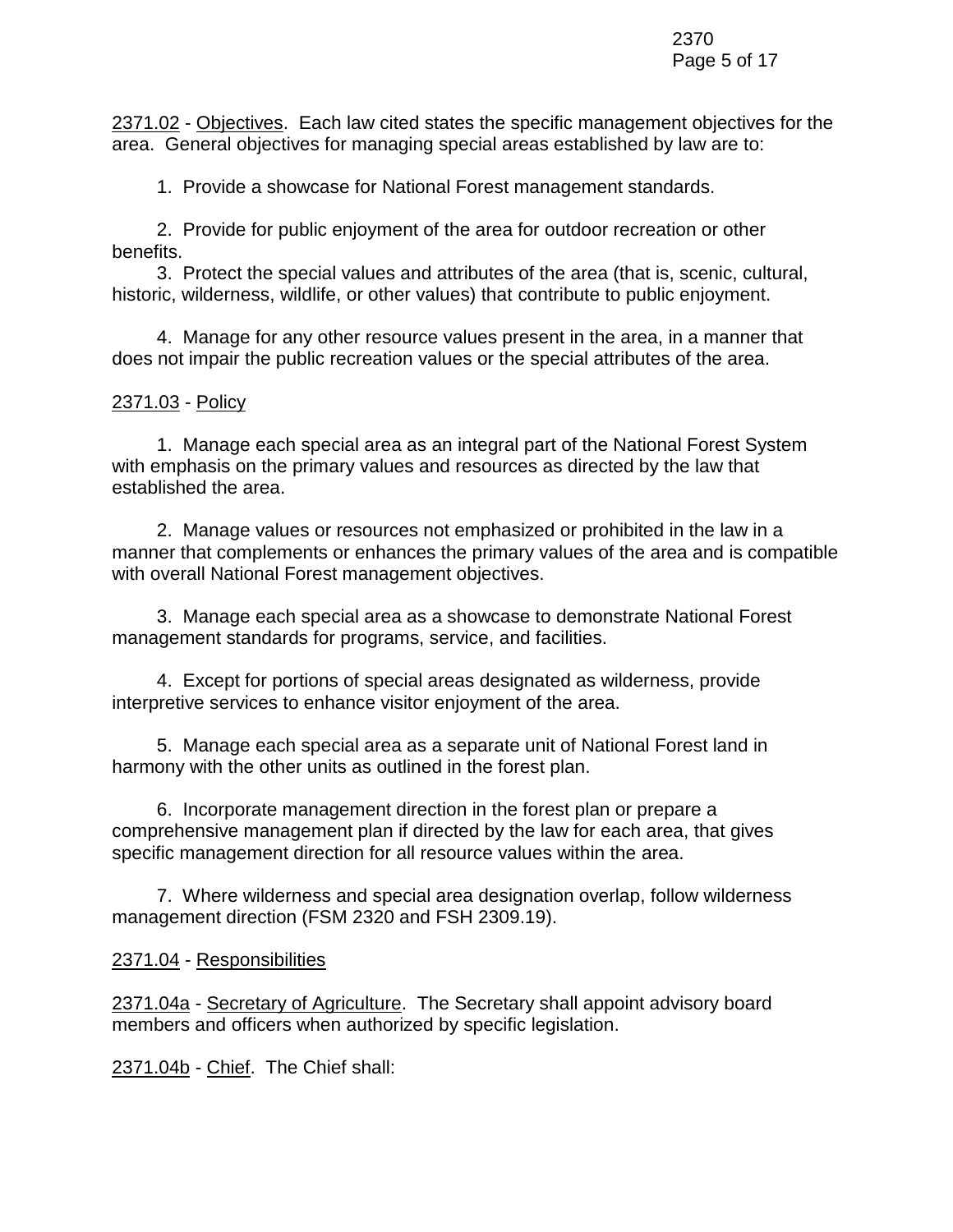1. Nominate authorized advisory board candidates to the Secretary.

2. Report advisory board activities to the Secretary.

3. Approve each area's legal boundary description and map and transmit them to Congress.

4. Review and approve any regulations needed to implement the laws for each special area for publication in the Federal Register.

2371.04c - Regional Forester. Each Regional Forester with jurisdiction over a special area shall:

1. Prepare regulations necessary to implement the law for each special area and present them to the Chief for approval. This responsibility may not be redelegated.

2. Prepare policy that integrates national objectives with direction given in the governing statute and its legislative history for each special area. This responsibility may not be redelegated.

3. Approve management direction for each area in Forest Plans and/or comprehensive management plans.

4. Recommend authorized advisory board candidates to the Chief for consideration.

5. Act as the Secretary's representative in all dealings with a special area advisory board.

6. Prepare the official map and legal boundary description.

2371.04d - Forest Supervisor. The Forest Supervisor shall:

1. Manage the area according to National and Regional direction and the management plan for each area.

2. Prepare and recommend the forest plan prescriptions and comprehensive management plan (if the law requires one) for each area.

3. Approve or disapprove all management actions in the area not reserved by the Regional Forester. This responsibility may be redelegated.

2371.04e - District Ranger or Monument Manager. The District Ranger or Monument Manager shall implement the management direction for the area.

2371.05 - Definitions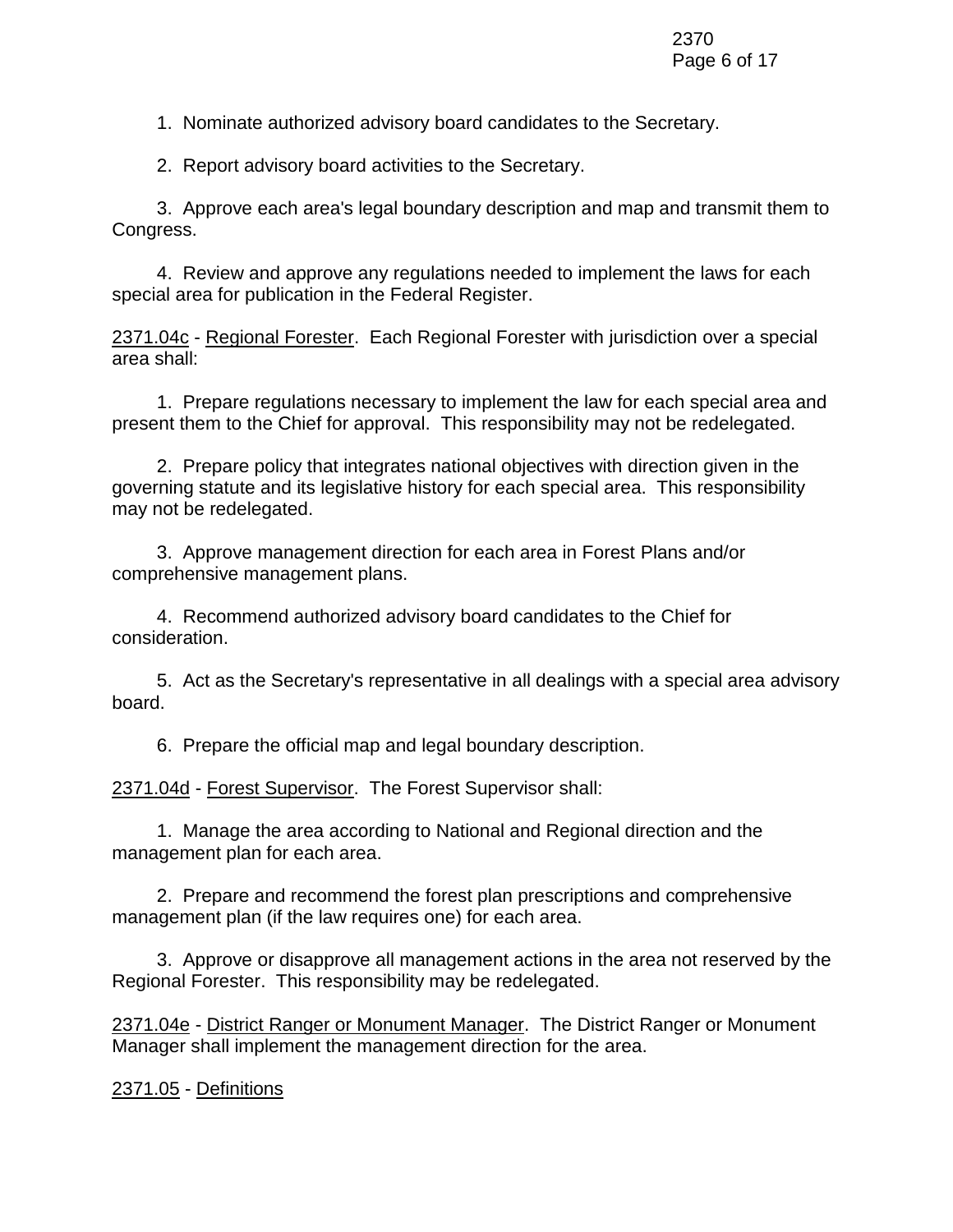1. National Recreation Areas. Areas that have outstanding combinations of outdoor recreation opportunities, aesthetic attractions, and proximity to potential users. They may also have cultural, historical, archaeological, pastoral, wilderness, scientific, wildlife, and other values contributing to public enjoyment.

2. National Monuments. Areas of unique ecological, geologic, historical, prehistorical, cultural, and scientific interest.

3. National Scenic Areas. Areas that contain outstanding scenic characteristics, recreational values, and geologic, ecologic, and cultural resources.

4. National Scenic Research Areas. Areas that contain outstanding scenic values for research, scientific, and recreational purposes.

5. National Management Emphasis Areas. All other areas that contain unique or outstanding physical features and that contain specific physical, cultural, or political characteristics receiving specific emphasis in the legislation.

2371.1 - Inventory. Keep a current list of special areas designated by law in the Recreation Information Management System (RIM) Form FS-2300-3, RIM Directory - Information for National Forest Recreation Sites, (FSH 2309.11).

2371.2 - Planning - Integration With Forest Plan. Special area management direction is prepared according to the law designating the area and as part of the forest planning process (36 CFR 219 and FSM 1922 and FSM 1950).

Implementation of the plan is accomplished through implementation schedules that include projects and activities designed to achieve and comply with the management direction established for the special area.

# 2371.21 - Policy

1. Identify each special area designated by law as a separate management area in the forest plan.

2. Management direction for each special area must be stated in the forest plan as management area prescriptions, or in a separate management plan if the law directs the preparation of a separate plan. Prescriptions shall meet legislative direction for the area.

3. The special area component of a forest plan or other management plan shall include, as a minimum, the following:

a. Management direction in accordance with 36 CFR 219 and 36 CFR 292.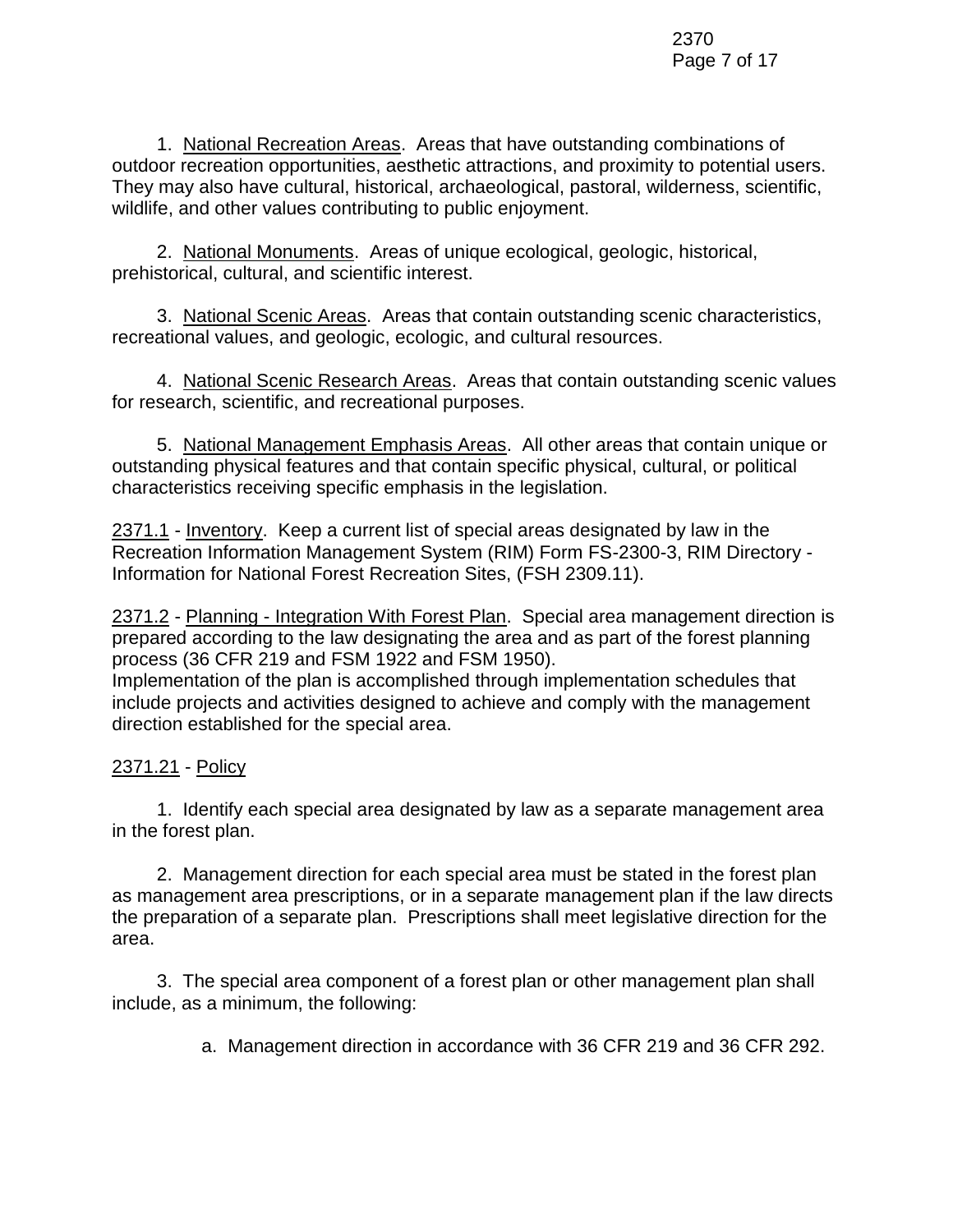b. Display of the relationships and coordination between the unique values and recreation role of the area with other resources and activities present in the area, as well as activities outside that affect management of the area. Resources and other elements to be addressed include: forest cover, forage, federally listed threatened and endangered flora or fauna, fish and wildlife, domestic livestock, soil and water (including weather modification), minerals, historical and cultural resources, fire, insects and diseases, air quality, landownership, other agency use, signing, communication, and research.

c. A description of the recreation experiences to be provided.

d. A list of necessary recreation facilities (including roads and trails), commercial public services, and land that needs to be acquired in fee or partial interest to meet recreation objectives and protect the areas resources.

e. Monitoring requirements for determining whether prescriptions, standards, and guidelines are met.

4. Individual special area management plans completed prior to the writing of the Forest plan should be incorporated as an entity into the Forest plan if they:

> a. Have been prepared according to the environmental analysis process (FSM 1950).

b. Are current and valid.

c. Are appropriately referenced and discussed in the Forest plan.

d. Provide at least the same level of direction as would be found in the completed Forest plan.

5. Management direction shall be consistent for each area that occurs in more than one State, Region, or National Forest.

6. In some instances, the law designating a special area requires preparation of an area management plan.

These specified plans are integrated into the forest plan when completed before the Forest planning process. If a plan is required subsequent to adoption of the forest plan, the required plan should not duplicate information contained in the forest plan. It should ultimately be appended to the Forest plan.

2371.22 - Implementation Schedules. Implementation schedules should be prepared to ensure that direction and objectives established in the forest plan are met (FSM 1922.5). They include coordination of the work done on all resources and activities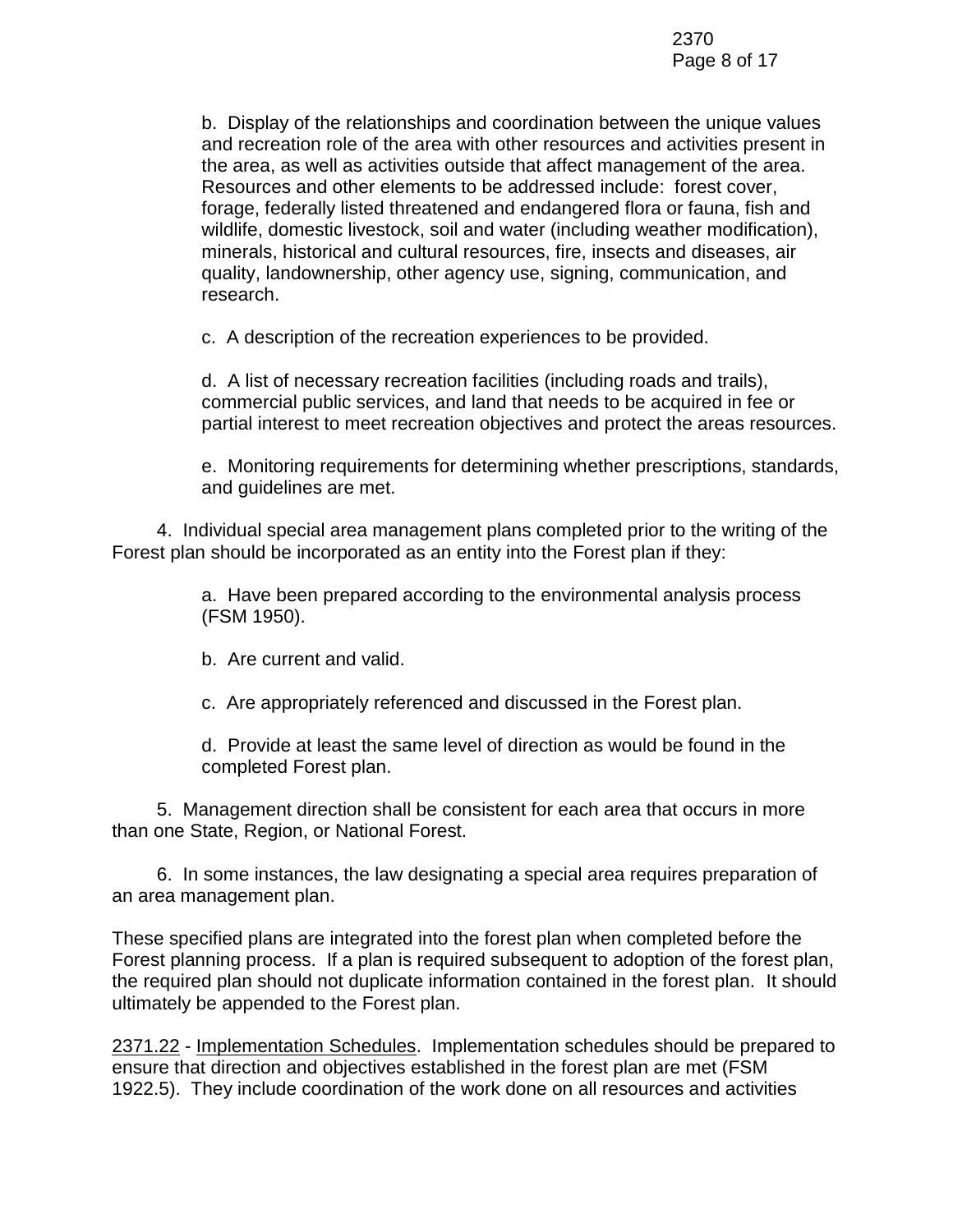within each special area and are normally revised annually. Implementation schedules contain:

1. Specific action needed to follow forest plan direction and accomplish forest plan objectives.

- 2. General priorities for action items.
- 3. Unit or individual responsibilities.
- 4. Target dates for completion of the actions.

2371.23 - Revision of Management Direction. If special area management direction in the forest plan is found to be inadequate, the plan should be amended following the procedure outlined in 36 CFR 219.10(f), FSM 1920, and FSM 1950. If lack of direction is identified but change is not warranted during the planning period, the concern should be noted and dealt with in the next revision of the plan. Establishment of new management direction requires appropriate public involvement and conformance with both the forest planning and environmental analysis processes (FSM 1922 and FSM 1950).

2371.3 - Advisory Boards. Line officers shall meet regularly with established special area advisory boards. Prepare information and notices on advisory board meetings and actions as directed in FSM 1350.

2371.4 - Occupancy and Public Use. Provide for public use and enjoyment of each special area up to the level that will ensure protection of the special values for which the area was established. Allow other occupancy and public use of each area to the extent that neither interferes with the primary values of the area as described in the Act, its legislative history or National Forest management standards.

2371.5 - Land Acquisition. Acquire fee title or partial interest in lands, identified in the forest plan as necessary to protect the unique values of an area, as directed by the law establishing the area and policy in FSM 5400.

2371.6 - Recreation Facilities. Facilities should demonstrate National Forest System standards in both construction and maintenance. Do not develop new standards for each area. Operate facilities at full service standards.

Design facilities to complement the unique character of the area and to identify it as a Forest Service - administered national special management area. Coordinate facility design, maintenance, and use with the interpretive program. Use similar architectural elements. Signs may display a unique area logo. See FSM 2320 for direction on wilderness area signs and facilities.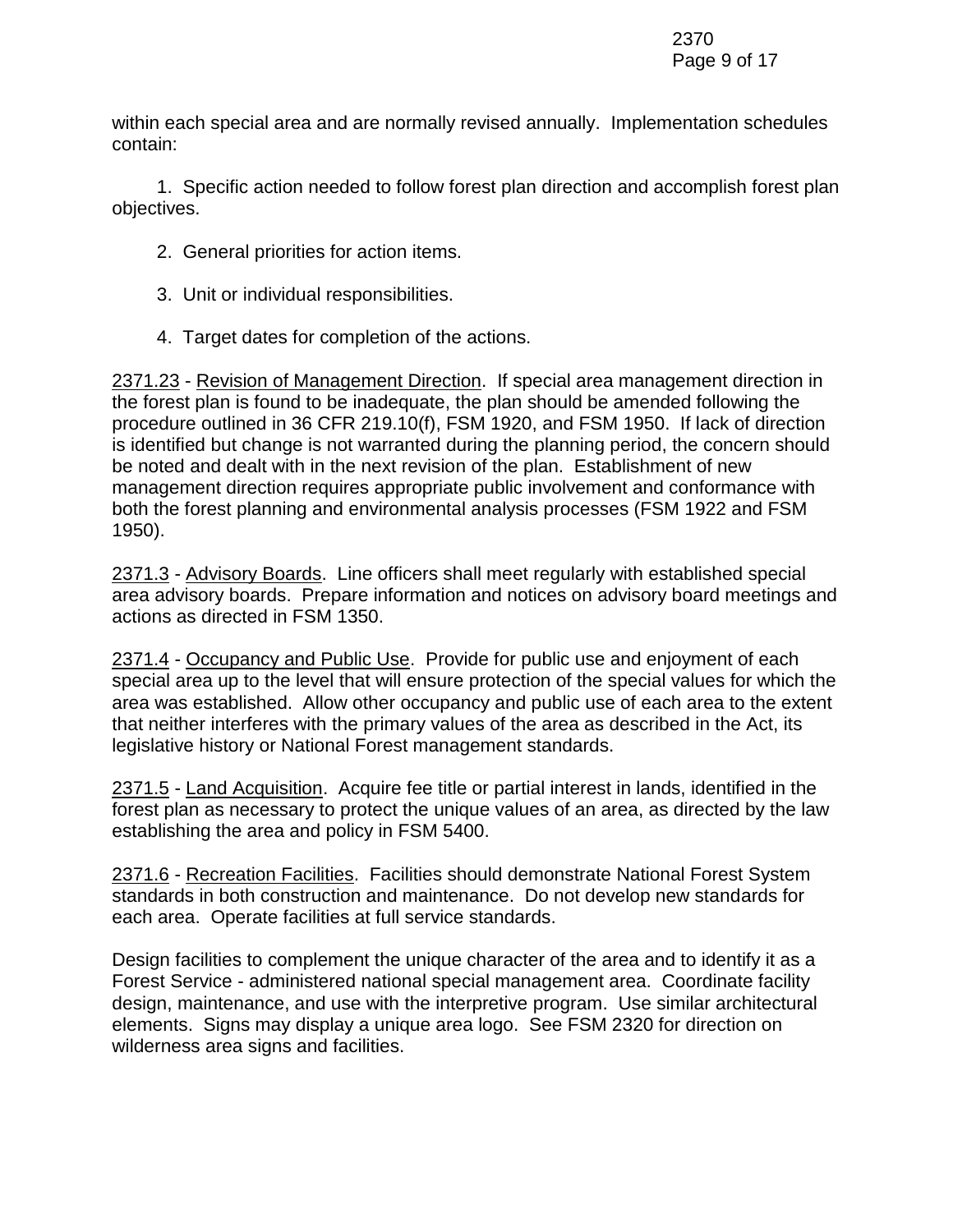2371.7 - Commercial Public Services. Normally, most commercial public services will be developed by private enterprises on private land. Commercial services may be allowed under special use permit on National Forest System lands if needed to meet management objectives established for the area (FSM 2720). Coordinate their operations with the interpretive program.

2371.8 - Boundaries and Official Maps. Prepare legal boundary descriptions and official maps for each area using the boundaries Congress has provided. The Forest Service does not have authority to modify the given boundaries. Follow the same procedures and standards used for wilderness boundary descriptions found in FSH 2309.19, Wilderness Management Handbook.

# 2372 - AREAS DESIGNATED ADMINISTRATIVELY

2372.01 - Authority. The authority for administratively designating, preserving, and managing special areas within National Forests is found in the principal acts from 1897 to the present that authorize multiple-use management and in 36 CFR 294.1.

2372.02 - Objective. To protect and manage for public use and enjoyment, special recreation areas with scenic, geological, botanical, zoological, paleontological, archaeological, or other special characteristics or unique values.

# 2372.03 - Policy

1. Designate or recommend administrative designation of special areas with outstanding natural characteristics or unique recreation or cultural values (36 CFR 294.1 and FSM 2372.2).

2. Rescind the designation of areas when the designation is no longer appropriate (FSM 2372.2).

3. Manage each special area as an integral part of the National Forest System with emphasis on its unique values.

4. Manage other values or resources in the area to a level compatible with the area's primary values and overall National Forest management objectives.

5. Include management direction for each area in the forest plan. Amend the forest plan with management area direction for areas established after the forest plan was approved (FSM 2372.2, FSM 1922, and FSM 1950).

# 2372.04 - Responsibilities

2372.04a - Secretary of Agriculture. The Secretary shall:

1. Designate areas of 100,000 acres or larger under 36 CFR 294.1a.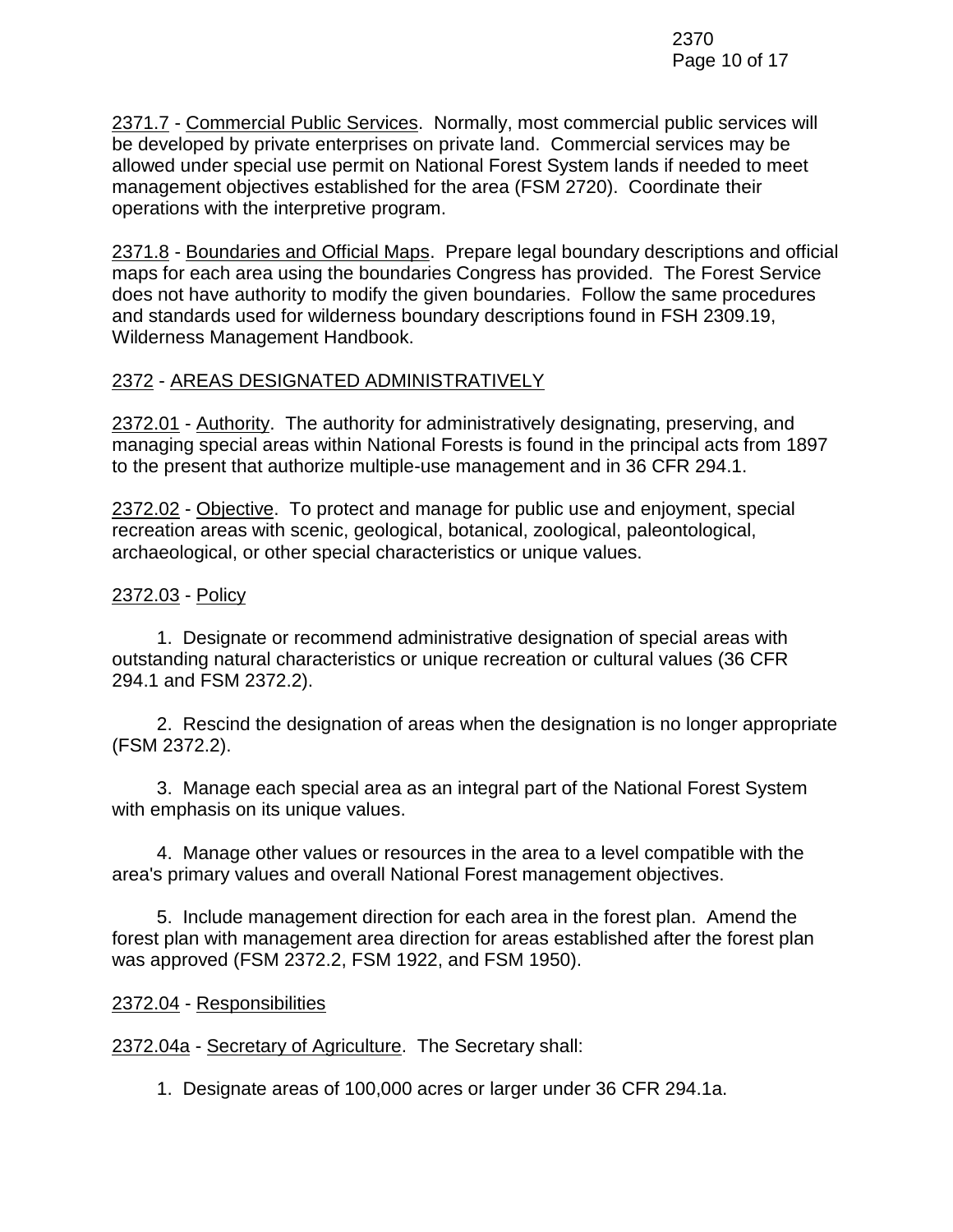2. Designate areas 160 acres or larger under 36 CFR 294.1b.

2372.04b - Chief. The Chief shall notify the House Committee on Interior and Insular Affairs and Senate Committee on Energy and Natural Resources of any pending designation of 100,000 acres or larger and of any proposals to withdraw 5,000 acres or more from application of the mining laws.

2372.04c - Regional Forester. The Regional Forester shall:

1. Designate areas less than 100,000 acres under 36 CFR 294.1a.

2. Designate areas less than 160 acres under 36 CFR 294.1b. This authority may be delegated to Forest Supervisors.

- 3. Approve special area management direction in forest plans.
- 4. Approve area boundary descriptions and maps.

2372.04d - Forest Supervisor. The Forest Supervisor shall make all decisions and approve management actions not expressly reserved to the Secretary (FSM 2372.04a), the Chief (FSM 2372.04b), or the Regional Forester (FSM 2372.04c). Specifically, the Forest Supervisor shall:

- 1. Prepare an area's boundary description and map.
- 2. Oversee preparation and implementation of an area's management direction.

2372.04e - District Ranger. The District Ranger shall implement all management direction for the area.

# 2372.05 - Definitions

1. Scenic Area. A scenic area is a unit of land with outstanding natural beauty that requires special management to preserve this beauty.

2. Geological Area. A geological area is a unit of land with outstanding formations or unique geological features of the earth's development such as caves, fossils, dikes, cliffs, or faults.

3. Botanical Area. A botanical area is a unit of land that contains plant specimens, plant groups, or plant communities that are significant because of their form, color, occurrence, habitat, location, life history, arrangement, ecology, rarity, or other features.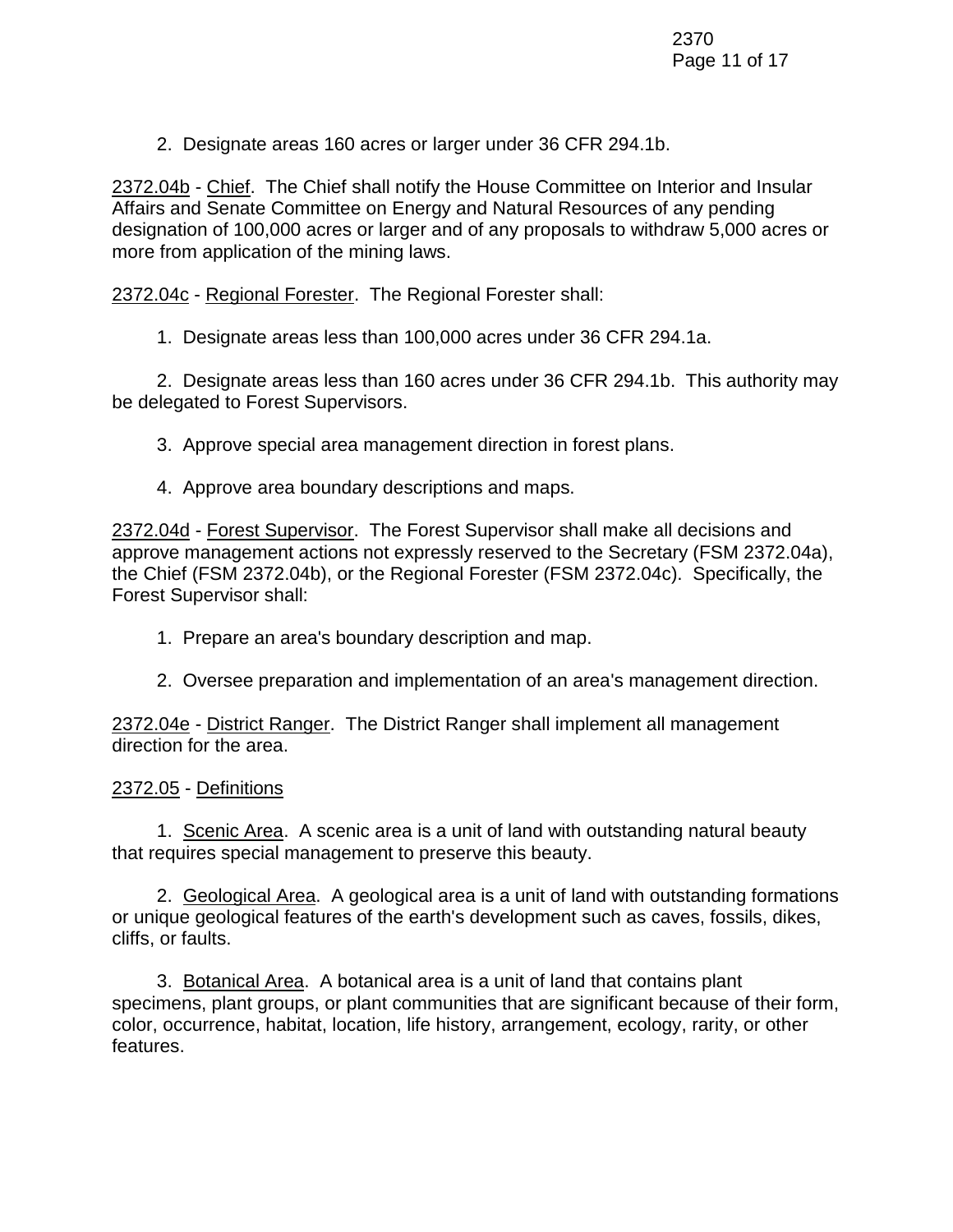4. Zoological Area. A zoological area is a unit of land that contains animal specimens, animal groups, or animal communities that are significant because of their occurrence, habitat, location, life history, ecology, rarity, or other features.

5. Paleontological Areas. A paleontological area is a unit of land that contains fossils of plants and animals, shellfish, early vertebrates, coal swamp forests, early reptiles, dinosaurs, and other prehistoric plants or animals.

6. Historical Area. A historical area is a unit of land possessing a significant site or a concentration of sites, buildings, structures, or objects united historically or prehistorically by plan or physical development. Memorial areas are included in this definition.

7. Recreational Area. A recreational area is a unit of land that has been administratively designated for particular recreation opportunities or activities such as hiking, rock hounding, recreational mining, photography, or other special activity. 2372.1 - Inventory. Keep a current list of administratively designated special areas in the Recreation Information Management System (RIM), Form FS-2300-3, RIM Directory-Informational for National Forest Recreation Sites (FSH 2309.11).

2372.2 - Designation. Include an analysis of the need and desirability for special areas in the forest plan (FSM 1920 and FSM 1950). If a decision in the forest plan recommends designation, include management direction in the plan or in an amendment to the plan later. Except for those areas approved by the Secretary, approval by the Regional Forester of the forest plan constitutes designation of the area.

If an area is to be designated by the Secretary, submit the request through the Recreation Management Staff, Washington Office, along with the proposed management direction.

Rescind a designation by including an analysis of the rescission in the forest plan. Approval by the Regional Forester of the forest plan rescinds the designation. Recommend rescission of designated areas designated by Secretary through the Recreation Management Staff, Washington Office.

2372.3 - Planning - Integration With Forest Plan. Follow the direction in 2371.2, except legislative direction does not apply. Management direction for administratively designated areas may not need to be as elaborate as larger, more complex national interest areas.

# 2372.4 - Development, Occupancy, and Public Use

1. Place campgrounds or other overnight recreation developments outside of special areas whenever possible.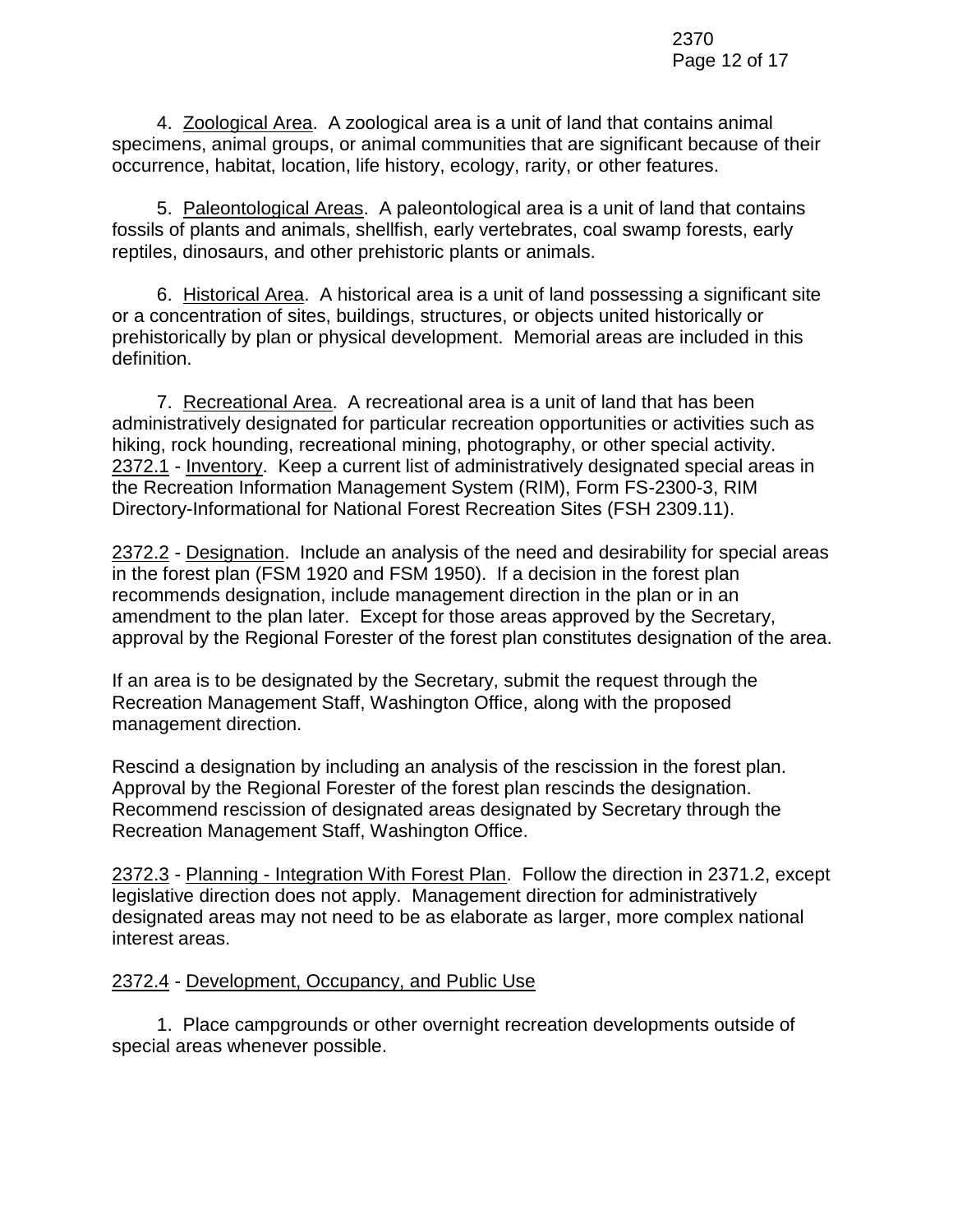2. Locate roads, trails, sanitary facilities, picnic grounds, and parking spaces without disturbing the special features of the established area.

3. Allow no resorts or other high-impact special uses within the area unless needed for public enjoyment of the principal features of the area.

4. Keep developments such as roads, trails, and other facilities to the minimum necessary for public enjoyment of the area.

5. Build no roads or other improvements on or through geological formations unless it is the only alternative to meet management objectives for the area.

6. Encourage public use and enjoyment of each administratively designated special area up to the level that will ensure protection of the special values for which the area was established.

7. Provide interpretive services to enhance visitor's understanding and appreciation of the area's special features.

8. Allow other occupancy and use of the area's resources to the extent they neither interfere with the primary values for which the area was established nor negatively affect the visitor's experience.

2372.5 - Boundaries and Maps. Prepare an official boundary description and map for each special area. Follow the same procedures and standards used for wilderness boundary descriptions found in FSH 2309.19, Wilderness Management Handbook.

2373 - NATIONAL REGISTRY OF NATURAL LANDMARKS. All or parts of any special recreation designated area may be placed on the National Registry of Natural Landmarks. The registry represents important examples of the Nation's natural history. Use the direction in this section to nominate and protect these areas.

The National Registry is administered by the U.S. Department of the Interior, National Park Service. The Park Service administers the overall program and conducts natural history theme studies. At the request of the Regional Forester, the Park Service conducts onsite evaluation studies of potential sites on National Forest System lands; transmits copies of the evaluation report to the Regional Forester; notifies the Regional Forester when National Forest sites are designated as eligible for registration; and with the final approval of the Regional Forester, designates as eligible and registers eligible National Forest sites through the Secretary of the Interior.

The 1972 Memorandum of Agreement entitled Designation of Natural Landmarks in National Forests (FSM 1531.31b) outlines how the Forest Service cooperates with the Park Service to nominate and protect natural landmarks on the National Registry.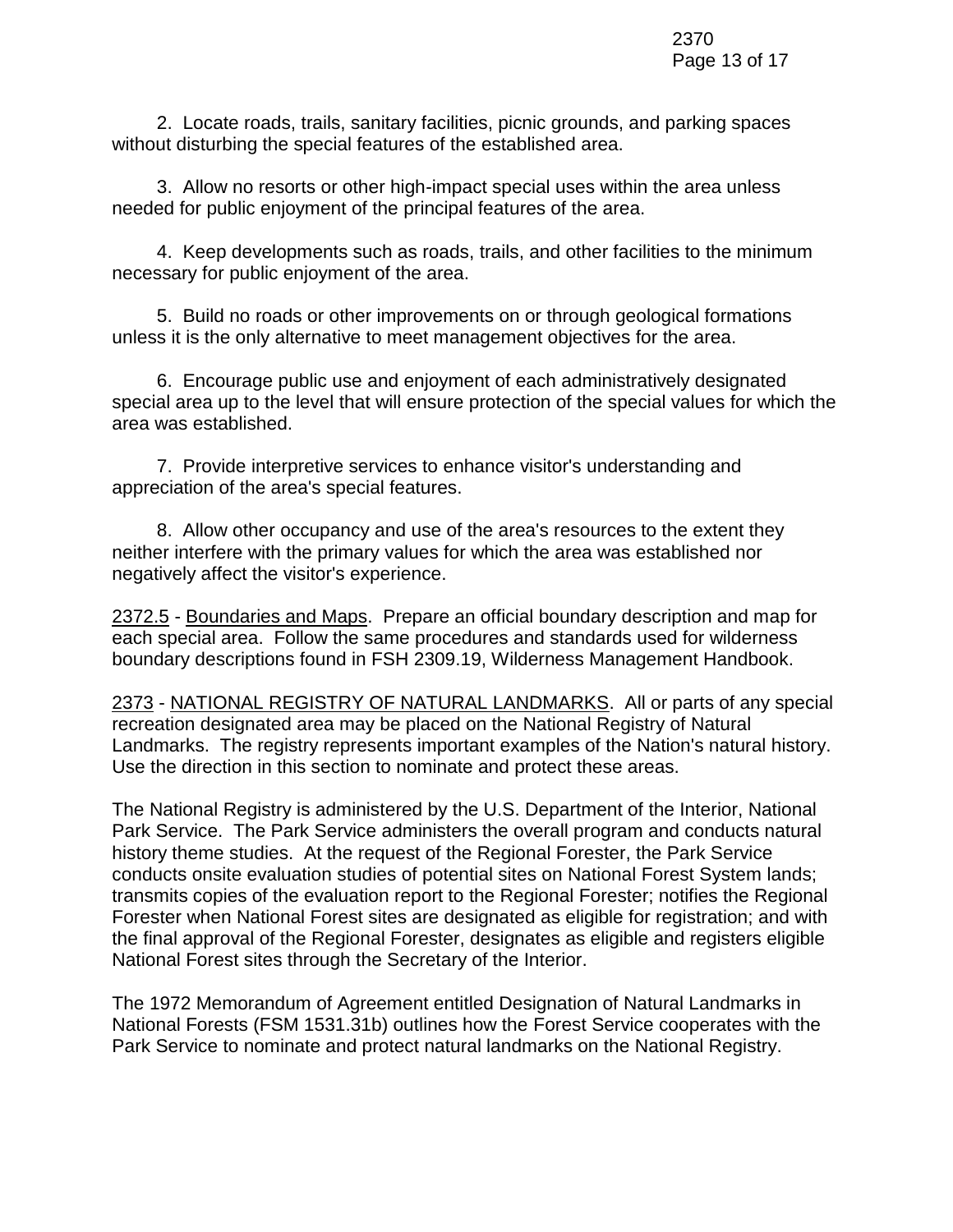2373.01 - Authority. Authority for the preservation of Natural Landmarks is found in the Historic Sites Act of 1935 (49 Stat. 666, 16 U.S.C. 461).

2373.02 - Objectives. To cooperate with the U.S. Department of Interior National Park Service to:

1. Encourage the preservation of sites illustrating the geological and ecological character of the United States.

2. Enhance the scientific and educational value of sites thus preserved.

3. Foster a greater concern in the conservation of the Nation's natural heritage.

# 2373.03 - Policy

1. Evaluate significant natural land forms, land or aquatic ecosystems, and geological formations for nomination to the National Registry of Natural Landmarks.

2. Nominate those areas that qualify unless there are important management considerations that preclude nomination.

3. Protect the natural features of the registered areas while managing the areas for planned uses (FSM 2373.4).

2373.04 - Responsibilities

2373.04a - Regional Forester. The Regional Forester shall:

1. Report potential sites to the appropriate National Park Service area office.

2. Request onsite evaluation studies by the National Park Service or agree that the Forest Service will conduct the evaluation.

3. Request that the National Park Service designate sites on National Forest land as eligible, register the sites, and remove sites from the Registry, when necessary.

4. Approve overall management direction of registered sites through an appropriate plan.

2373.04b - Forest Supervisor. The Forest Supervisor shall:

1. Conduct onsite evaluations as agreed to by the Regional Forester with the National Park Service.

2. Recommend sites to the Regional Forester for designation and registration as National Natural Landmarks.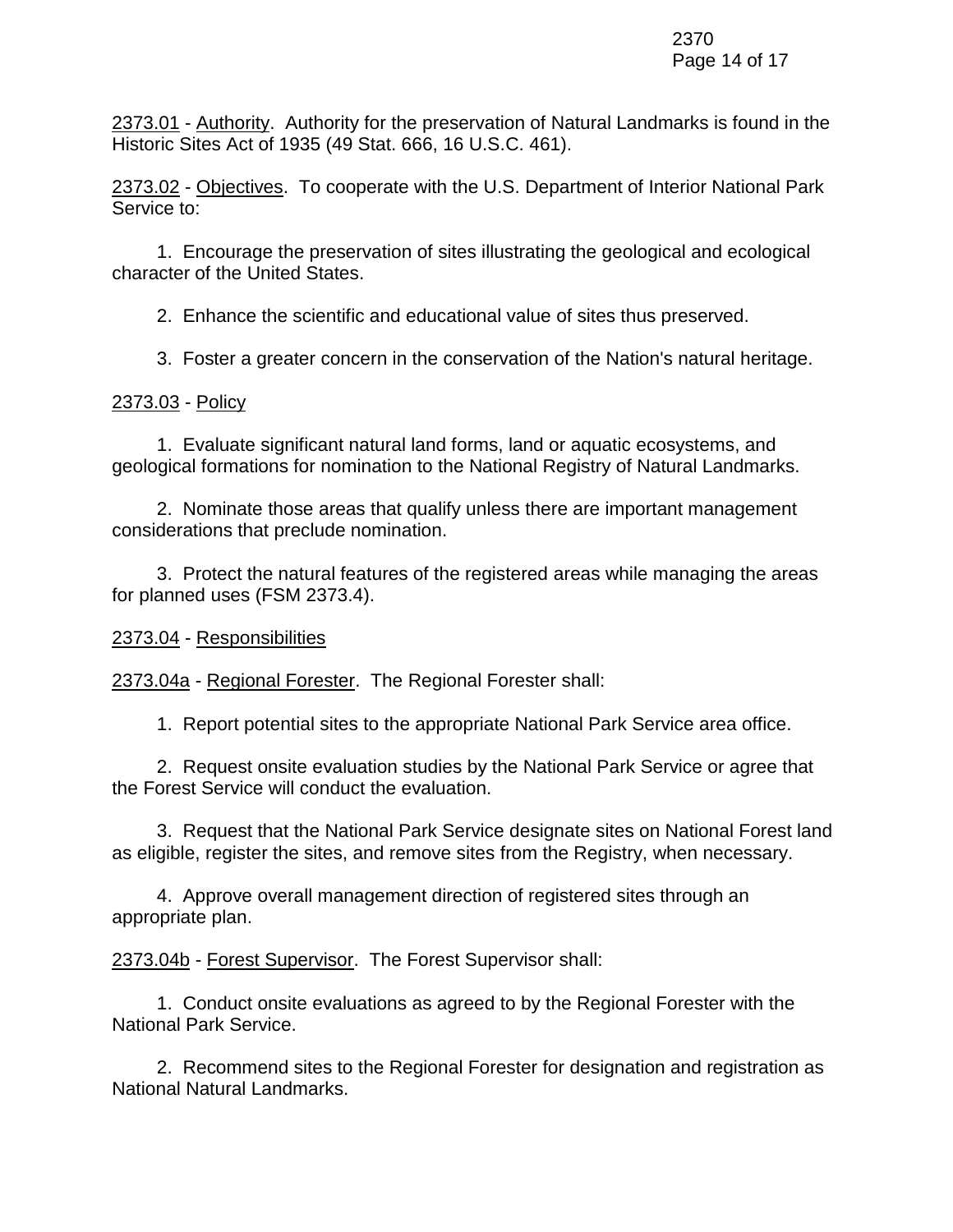3. Protect the natural features of the registered National Natural Landmark.

2373.1 - Identification and Nomination. Potential National Forest landmarks are identified by theme studies conducted by the Park Service, by citizens or scientists through the National Forest planning process, or by Forest Service professionals.

The 1972 Memorandum of Agreement (FSM 1531.31b) outlines the nominating procedures.

2373.2 - Natural History Themes. Consider these themes used by the National Park Service when proposing areas as natural landmarks:

- 1. Landforms of the Present.
	- a. Plains, plateaus, mesas.
	- b. Cuestas and hogbacks.
	- c. Mountain systems.
	- d. The works of volcanism.
	- e. Hot water phenomena.
	- f. Sculpture of the land.
	- g. Eolian landforms (sand dunes).
	- h. River systems and lakes.
	- i. The works of glaciers.
	- j. Seashores, lakeshores, islands.
	- k. Coral islands, reefs, atolls.
	- l. Earthquake phenomena.
	- m. Caves and springs.
	- n. Meteor impact sites.
- 2. Geological History of the Earth.
	- a. Precambrian.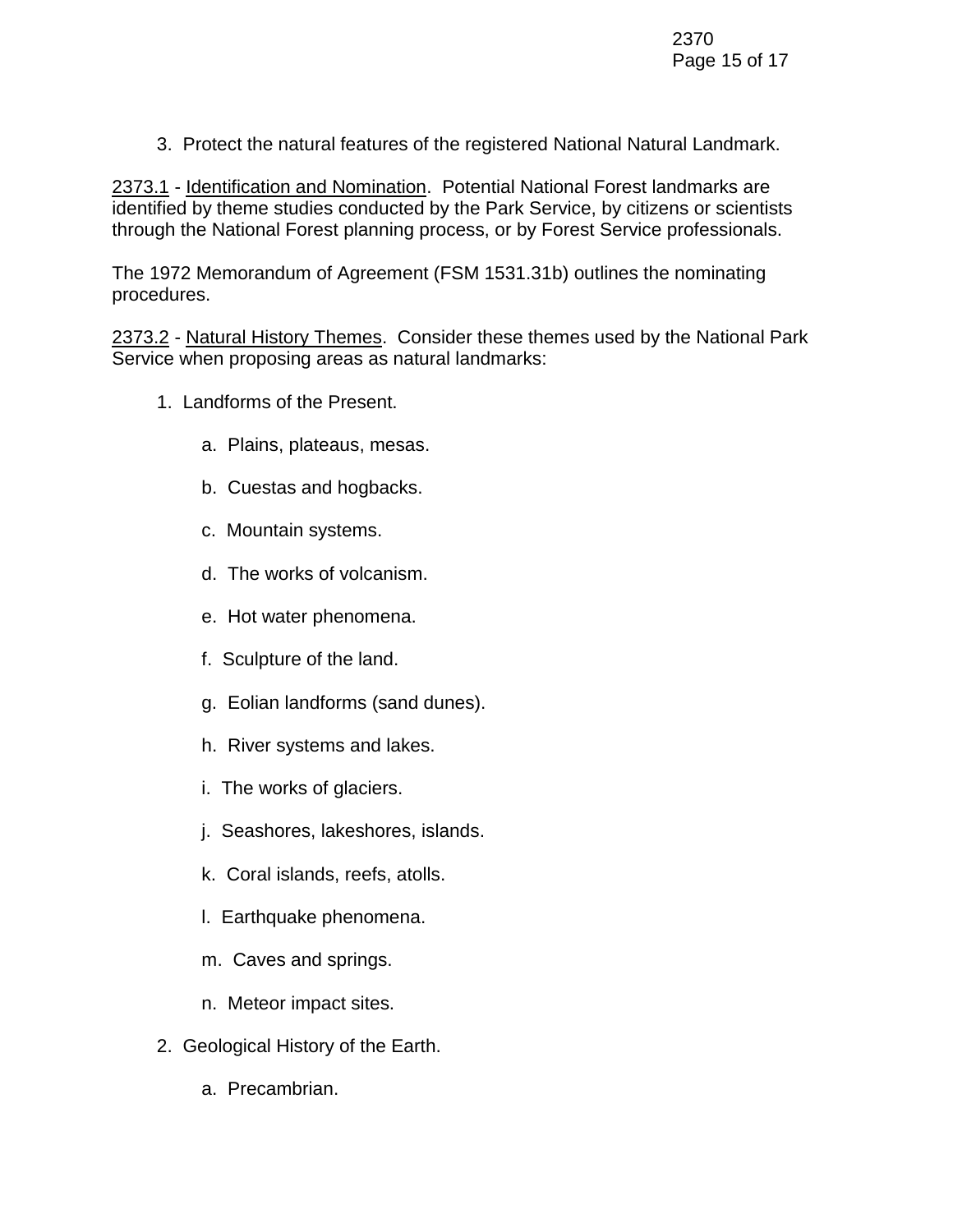- b. Cambrian Early Silurian.
- c. Late Silurian Devonian.
- d. Mississippian Triassic.
- e. Permian Cretaceous.
- f. Paleocene Eocene.
- g. Oligocene Recent.
- 3. Land Ecosystems.
	- a. Tundra.
	- b. Boreal.
	- c. Pacific forest.
	- d. Dry coniferous forest and woodland.
	- e. Eastern deciduous forest.
	- f. Grassland.
	- g. Chaparral.
	- h. Desert.
	- i. Tropical ecosystems.
- 4. Aquatic Ecosystems.
	- a. Marine environments.
	- b. Estuaries.
	- c. Streams.
	- d. Underground ecosystems.
	- e. Lakes and ponds.